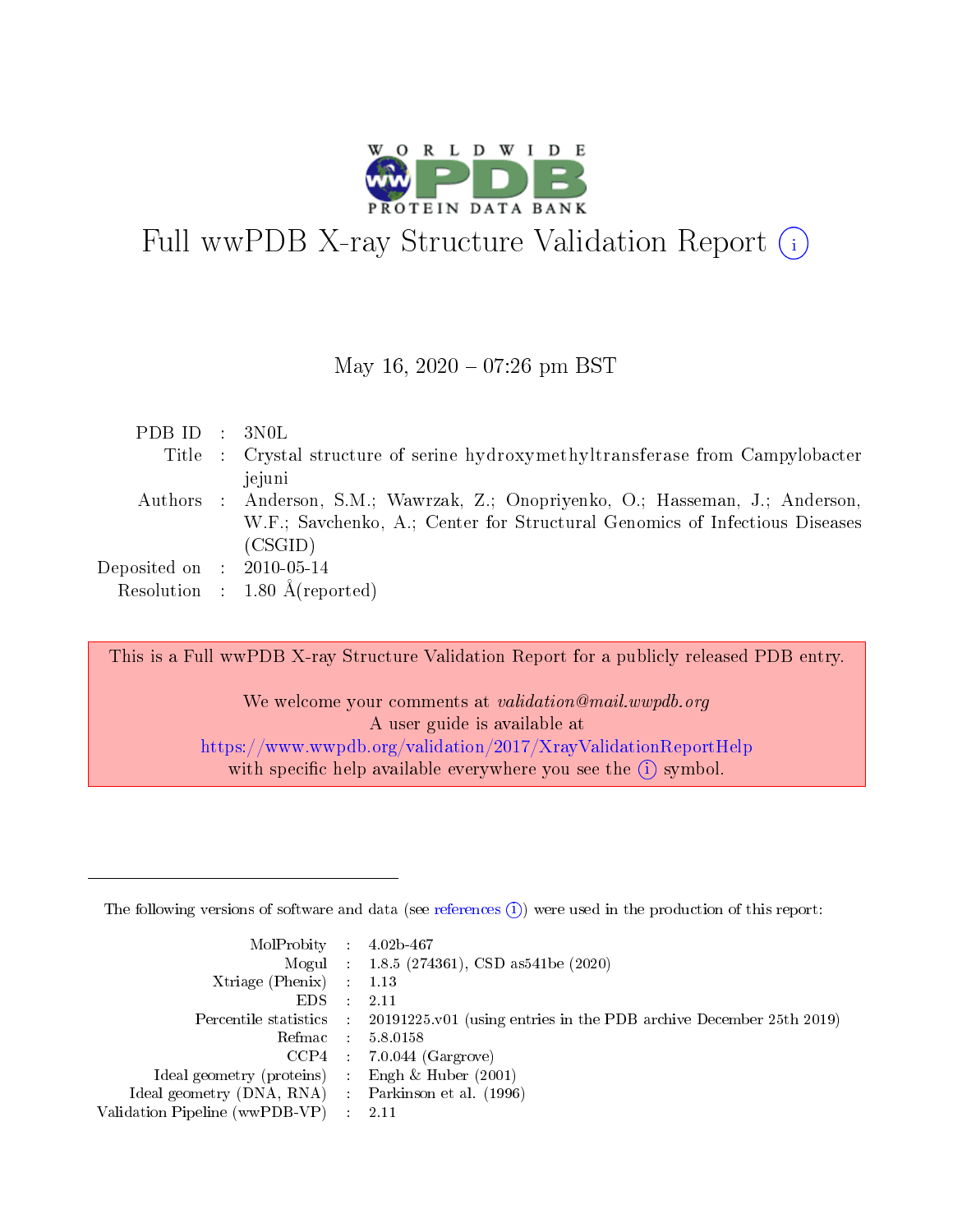## 1 [O](https://www.wwpdb.org/validation/2017/XrayValidationReportHelp#overall_quality)verall quality at a glance  $(i)$

The following experimental techniques were used to determine the structure: X-RAY DIFFRACTION

The reported resolution of this entry is 1.80 Å.

Percentile scores (ranging between 0-100) for global validation metrics of the entry are shown in the following graphic. The table shows the number of entries on which the scores are based.



| Metric                | Whole archive<br>$(\#\mathrm{Entries})$ | Similar resolution<br>$(\#\text{Entries}, \text{resolution range}(\textup{\AA}))$ |
|-----------------------|-----------------------------------------|-----------------------------------------------------------------------------------|
| $R_{free}$            | 130704                                  | $5950(1.80-1.80)$                                                                 |
| Clashscore            | 141614                                  | 6793 $(1.80-1.80)$                                                                |
| Ramachandran outliers | 138981                                  | 6697 $(1.80-1.80)$                                                                |
| Sidechain outliers    | 138945                                  | 6696 (1.80-1.80)                                                                  |
| RSRZ outliers         | 127900                                  | $5850(1.80-1.80)$                                                                 |

The table below summarises the geometric issues observed across the polymeric chains and their fit to the electron density. The red, orange, yellow and green segments on the lower bar indicate the fraction of residues that contain outliers for  $>=3, 2, 1$  and 0 types of geometric quality criteria respectively. A grey segment represents the fraction of residues that are not modelled. The numeric value for each fraction is indicated below the corresponding segment, with a dot representing fractions <=5% The upper red bar (where present) indicates the fraction of residues that have poor fit to the electron density. The numeric value is given above the bar.

| Mol | $Chain$ $Length$ | Quality of chain |     |  |
|-----|------------------|------------------|-----|--|
|     | 417              | $\%$<br>84%      | 11% |  |
|     | 417              | 2%<br>84%        | 12% |  |

The following table lists non-polymeric compounds, carbohydrate monomers and non-standard residues in protein, DNA, RNA chains that are outliers for geometric or electron-density-fit criteria:

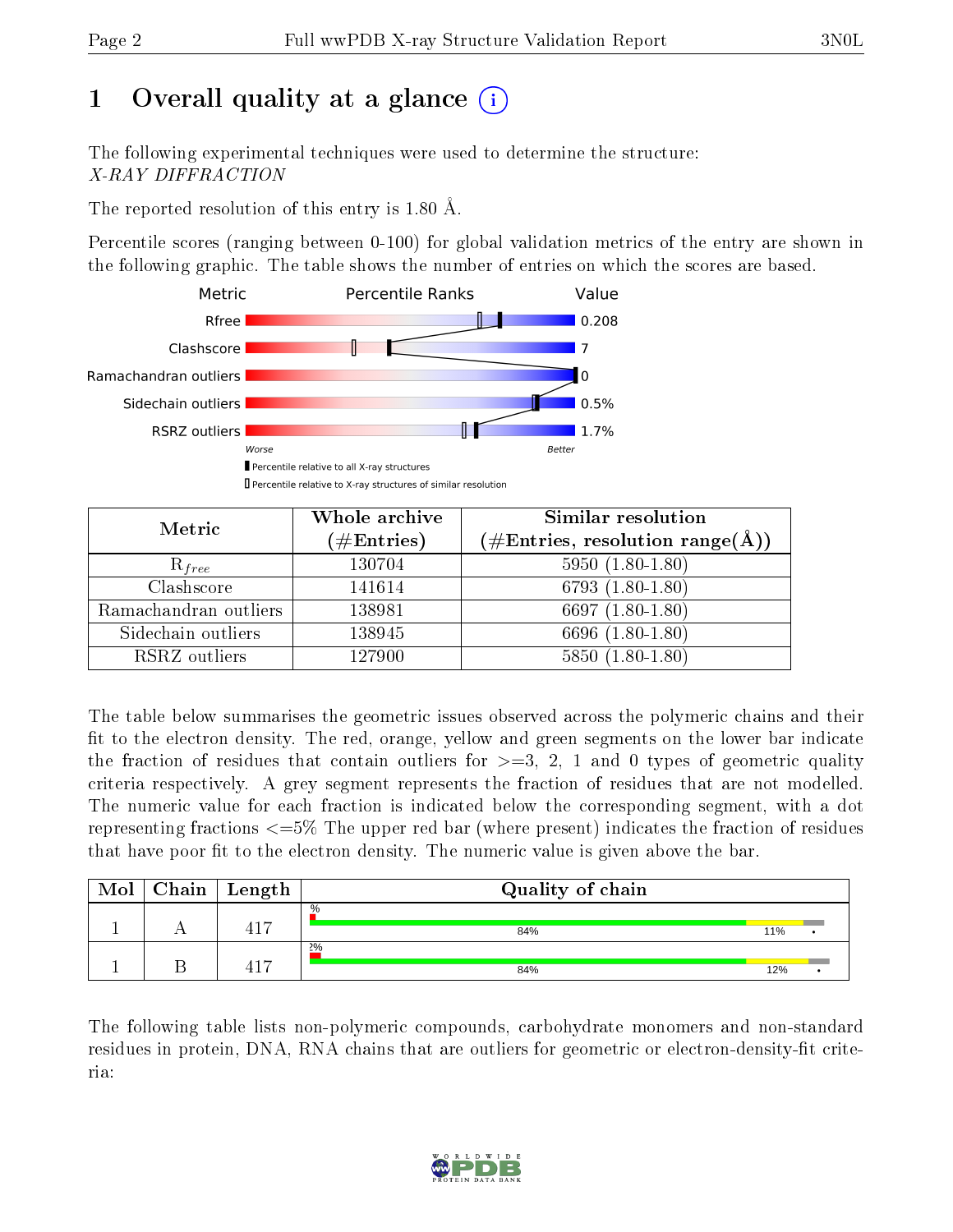| $\mid$ Mol $\mid$ |  |  |  | Type   Chain   Res   Chirality   Geometry   Clashes   Electron density |
|-------------------|--|--|--|------------------------------------------------------------------------|
|                   |  |  |  |                                                                        |
|                   |  |  |  |                                                                        |

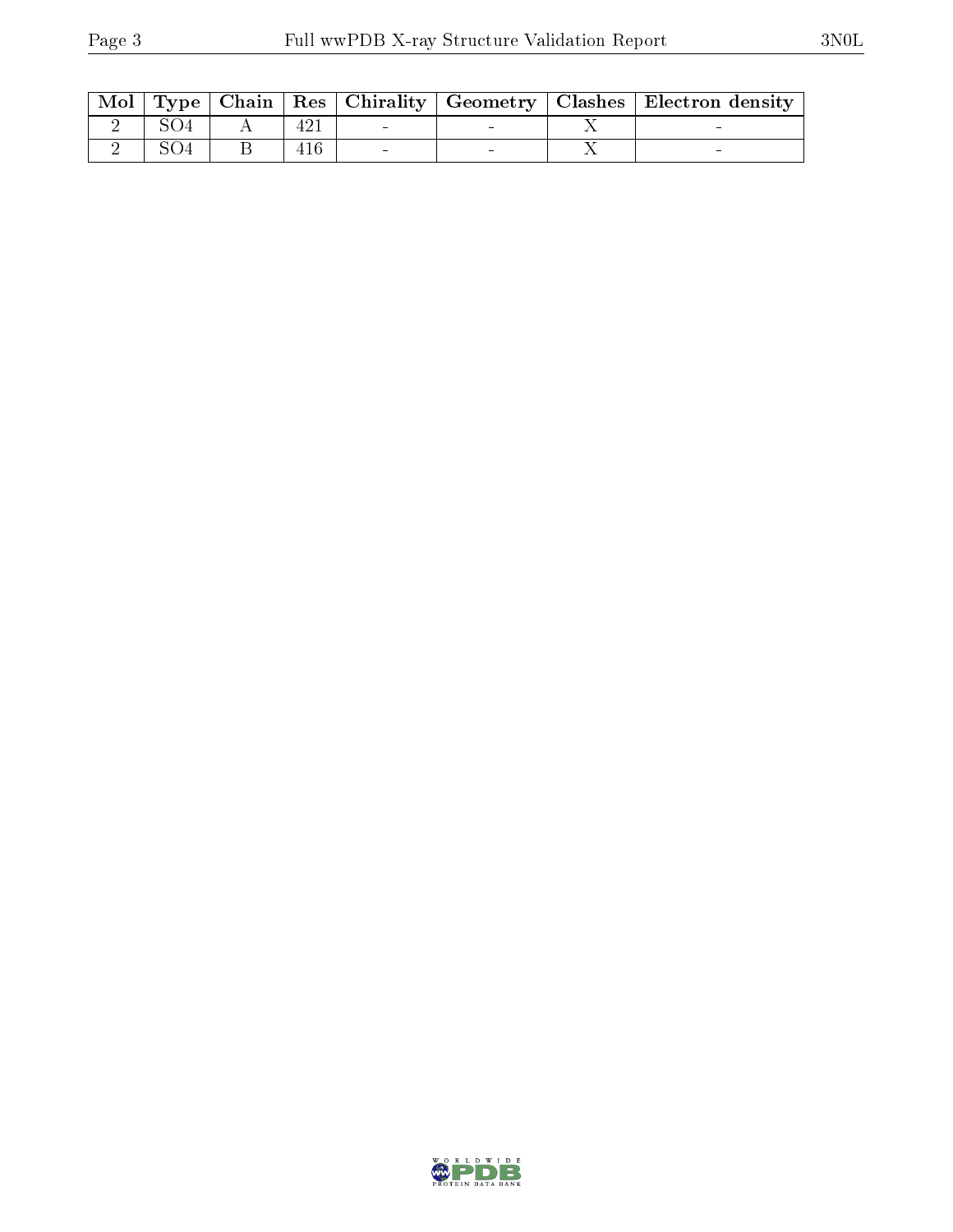## 2 Entry composition (i)

There are 3 unique types of molecules in this entry. The entry contains 6910 atoms, of which 0 are hydrogens and 0 are deuteriums.

In the tables below, the ZeroOcc column contains the number of atoms modelled with zero occupancy, the AltConf column contains the number of residues with at least one atom in alternate conformation and the Trace column contains the number of residues modelled with at most 2 atoms.

Molecule 1 is a protein called Serine hydroxymethyltransferase.

| Mol |  | Chain   Residues | Atoms |                |     |                  |               | $\text{ZeroOcc}$   AltConf   Trace |  |  |
|-----|--|------------------|-------|----------------|-----|------------------|---------------|------------------------------------|--|--|
|     |  | 400              | Total | $\overline{C}$ | N   | $\left( \right)$ | $\mathcal{S}$ | – Se                               |  |  |
|     |  |                  | -3176 | 2027           |     | 528 601 7        |               | -13                                |  |  |
|     |  | 401              | Total | $\overline{C}$ | - N | - 0              | $\angle$ S    | Se                                 |  |  |
|     |  |                  | 3155  | 2010           | 526 | 599              |               |                                    |  |  |

There are 6 discrepancies between the modelled and reference sequences:

|      | Chain   Residue   Modelled   Actual | Comment                            | Reference |
|------|-------------------------------------|------------------------------------|-----------|
| $-2$ | SER.                                | <b>EXPRESSION TAG   UNP P24531</b> |           |
| $-1$ | A SN                                | EXPRESSION TAG   UNP P24531        |           |
|      | ALA                                 | EXPRESSION TAG   UNP P24531        |           |
| $-2$ | SER.                                | EXPRESSION TAG   UNP P24531        |           |
|      | A SN                                | EXPRESSION TAG   UNP P24531        |           |
|      |                                     | <b>EXPRESSION TAG   UNP P24531</b> |           |

• Molecule 2 is SULFATE ION (three-letter code: SO4) (formula:  $O_4S$ ).



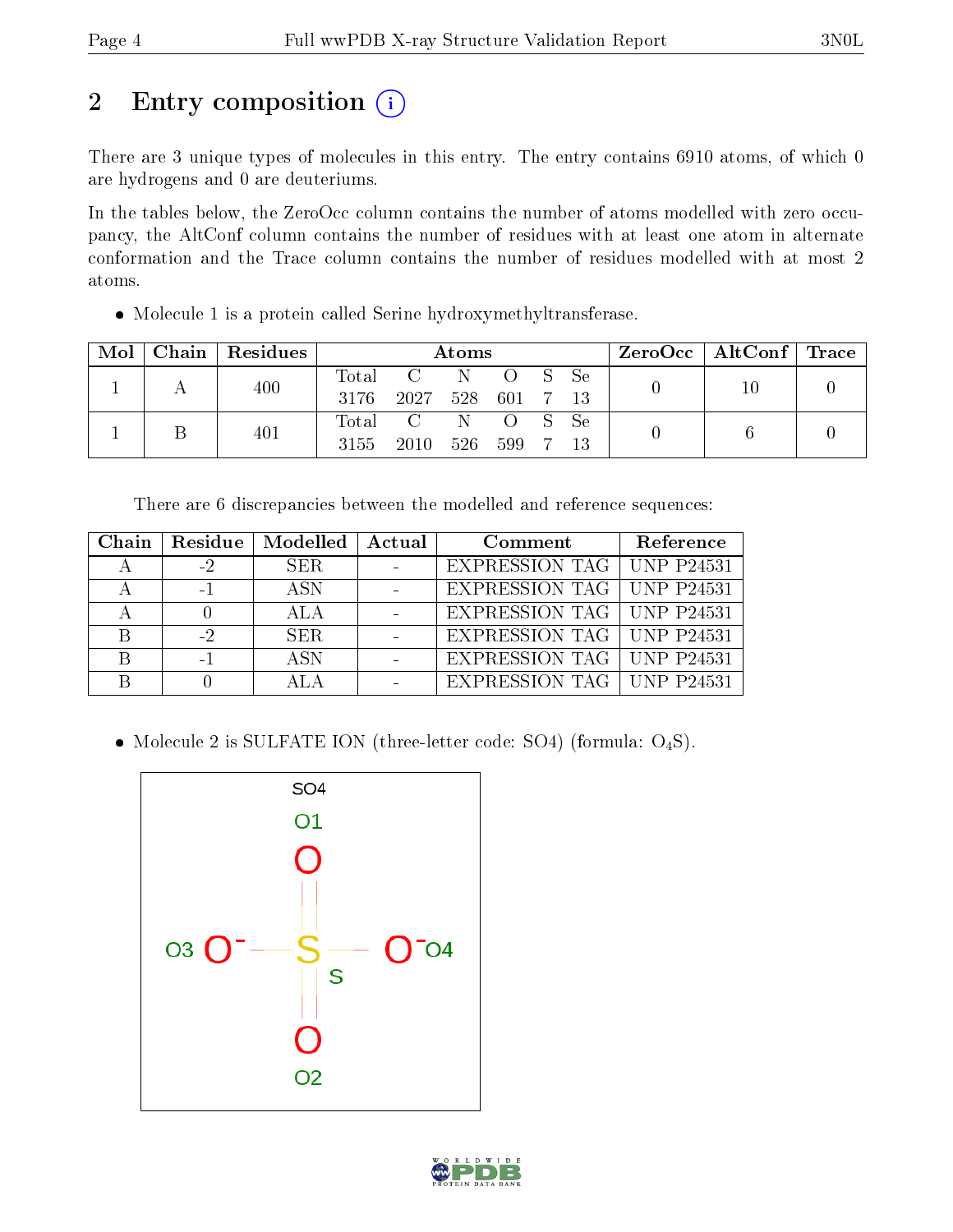| Mol            | Chain            | Residues     | Atoms          |                         | ZeroOcc                 | AltConf          |                  |  |  |
|----------------|------------------|--------------|----------------|-------------------------|-------------------------|------------------|------------------|--|--|
| $\overline{2}$ | $\bf{A}$         | $\mathbf{1}$ | Total          | $\overline{O}$          | $\overline{S}$          | $\overline{0}$   | $\overline{0}$   |  |  |
|                |                  |              | $\overline{5}$ | $\overline{4}$          | $\mathbf{1}$            |                  |                  |  |  |
| $\overline{2}$ | $\bf{A}$         | $\mathbf{1}$ | Total          | $\overline{O}$          | $\mathbf S$             | $\overline{0}$   | $\overline{0}$   |  |  |
|                |                  |              |                |                         | $\overline{5}$          | $\sqrt{4}$       | $\mathbf 1$      |  |  |
| $\sqrt{2}$     | $\bf{A}$         | $\mathbf 1$  | <b>Total</b>   | $\overline{O}$          | $\overline{S}$          | $\boldsymbol{0}$ | $\boldsymbol{0}$ |  |  |
|                |                  |              | $\overline{5}$ | $\overline{4}$          | $\mathbf{1}$            |                  |                  |  |  |
| $\overline{2}$ | $\bf{A}$         | $\mathbf{1}$ | <b>Total</b>   | $\overline{O}$          | $\overline{\mathrm{s}}$ | $\overline{0}$   | $\overline{0}$   |  |  |
|                |                  |              | $\overline{5}$ | $\overline{4}$          | $\mathbf{1}$            |                  |                  |  |  |
| $\sqrt{2}$     | $\bf{A}$         | $\mathbf 1$  | Total          | $\overline{O}$          | $\overline{\mathrm{s}}$ | $\boldsymbol{0}$ | $\boldsymbol{0}$ |  |  |
|                |                  |              | $5\,$          | $\overline{4}$          | $\mathbf{1}$            |                  |                  |  |  |
| $\sqrt{2}$     | $\bf{A}$         | $\mathbf{1}$ | Total          | $\overline{O}$          | $\overline{S}$          | $\boldsymbol{0}$ | $\boldsymbol{0}$ |  |  |
|                |                  |              | $\overline{5}$ | $\overline{4}$          | $\mathbf{1}$            |                  |                  |  |  |
| $\sqrt{2}$     | $\bf{A}$         | $\mathbf{1}$ | <b>Total</b>   | $\overline{O}$          | $\overline{S}$          | $\overline{0}$   | $\overline{0}$   |  |  |
|                |                  |              | $\bf 5$        | $\overline{4}$          | $\mathbf 1$             |                  |                  |  |  |
| $\sqrt{2}$     | $\bf{A}$         | $\mathbf{1}$ | <b>Total</b>   | $\overline{O}$          | $\overline{S}$          | $\overline{0}$   | $\boldsymbol{0}$ |  |  |
|                |                  |              | $\overline{5}$ | $\overline{4}$          | $\mathbf{1}$            |                  |                  |  |  |
| $\overline{2}$ | $\mathbf{B}$     | $\mathbf{1}$ | <b>Total</b>   | $\overline{O}$          | $\overline{\mathrm{s}}$ | $\overline{0}$   | $\overline{0}$   |  |  |
|                |                  |              | $\overline{5}$ | $\overline{4}$          | $\,1$                   |                  |                  |  |  |
| $\sqrt{2}$     | $\, {\bf B}$     | $\,1$        | Total          | $\overline{\mathrm{O}}$ | $\overline{S}$          | $\boldsymbol{0}$ | $\boldsymbol{0}$ |  |  |
|                |                  |              | $\overline{5}$ | $\overline{4}$          | $1\,$                   |                  |                  |  |  |
| $\overline{2}$ | $\mathbf{B}$     | $\mathbf{1}$ | <b>Total</b>   | $\overline{O}$          | $\overline{S}$          | $\overline{0}$   | $\overline{0}$   |  |  |
|                |                  |              | $\overline{5}$ | $\overline{4}$          | $\mathbf 1$             |                  |                  |  |  |
| $\overline{2}$ | $\, {\bf B}$     | $\mathbf{1}$ | Total          | $\overline{O}$          | $\overline{S}$          | $\overline{0}$   | $\overline{0}$   |  |  |
|                |                  |              | $\overline{5}$ | $\overline{4}$          | $\,1$                   |                  |                  |  |  |
| $\overline{2}$ | $\boldsymbol{B}$ | $\,1$        | <b>Total</b>   | $\overline{O}$          | $\overline{\mathrm{s}}$ | $\boldsymbol{0}$ | $\boldsymbol{0}$ |  |  |
|                |                  |              | $\overline{5}$ | $\overline{4}$          | $\mathbf 1$             |                  |                  |  |  |
| $\sqrt{2}$     | $\, {\bf B}$     | $\mathbf{1}$ | <b>Total</b>   | $\overline{O}$          | $\overline{S}$          | $\overline{0}$   | $\overline{0}$   |  |  |
|                |                  |              | $\overline{5}$ | $\overline{4}$          | $\mathbf{1}$            |                  |                  |  |  |
| $\sqrt{2}$     | $\, {\bf B}$     |              | <b>Total</b>   | $\overline{O}$          | $\overline{S}$          | $\boldsymbol{0}$ | $\boldsymbol{0}$ |  |  |
|                |                  | $\,1$        | $\overline{5}$ | $\overline{4}$          | $\mathbf{1}$            |                  |                  |  |  |

• Molecule 3 is water.

|  | Mol   Chain   Residues | Atoms               | $ZeroOcc \mid AltConf \mid$ |
|--|------------------------|---------------------|-----------------------------|
|  | 262                    | Total<br>266<br>266 |                             |
|  | 235                    | Total<br>238<br>238 |                             |



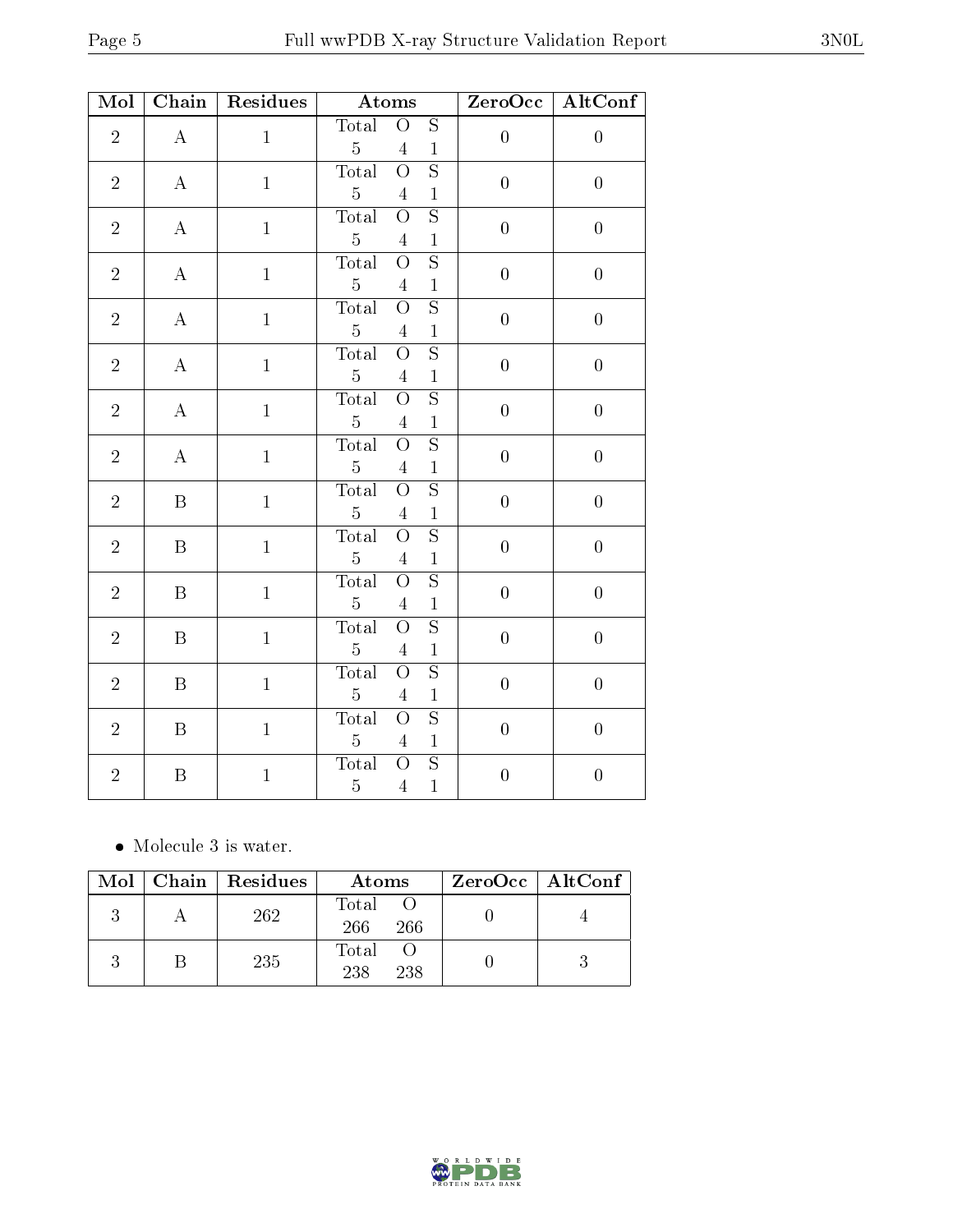## 3 Residue-property plots  $(i)$

These plots are drawn for all protein, RNA and DNA chains in the entry. The first graphic for a chain summarises the proportions of the various outlier classes displayed in the second graphic. The second graphic shows the sequence view annotated by issues in geometry and electron density. Residues are color-coded according to the number of geometric quality criteria for which they contain at least one outlier: green  $= 0$ , yellow  $= 1$ , orange  $= 2$  and red  $= 3$  or more. A red dot above a residue indicates a poor fit to the electron density (RSRZ  $> 2$ ). Stretches of 2 or more consecutive residues without any outlier are shown as a green connector. Residues present in the sample, but not in the model, are shown in grey.



• Molecule 1: Serine hydroxymethyltransferase

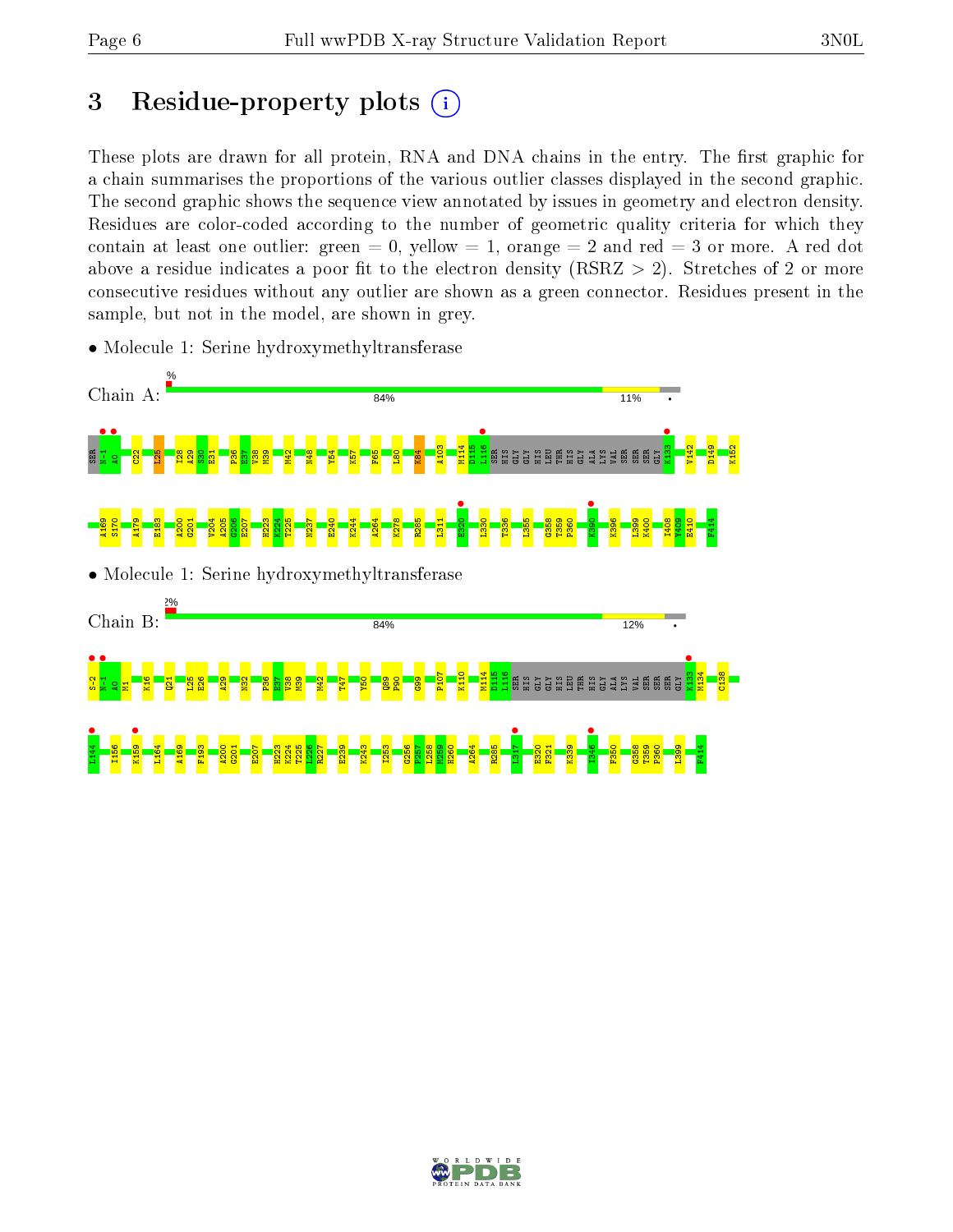## 4 Data and refinement statistics  $(i)$

| Property                                                                | Value                                                      | Source     |
|-------------------------------------------------------------------------|------------------------------------------------------------|------------|
| Space group                                                             | P 21 21 21                                                 | Depositor  |
| Cell constants                                                          | $108.32\text{\AA}$ $126.07\text{\AA}$<br>$58.56\text{\AA}$ |            |
| a, b, c, $\alpha$ , $\beta$ , $\gamma$                                  | $90.00^\circ$<br>$90.00^\circ$<br>$90.00^{\circ}$          | Depositor  |
| Resolution $(A)$                                                        | 31.30<br>$-1.80$                                           | Depositor  |
|                                                                         | 31.33<br>$-1.80$                                           | <b>EDS</b> |
| % Data completeness                                                     | $98.3(31.30-1.80)$                                         | Depositor  |
| (in resolution range)                                                   | 98.3 (31.33-1.80)                                          | <b>EDS</b> |
| $R_{merge}$                                                             | 0.08                                                       | Depositor  |
| $\mathrm{R}_{sym}$                                                      | (Not available)                                            | Depositor  |
| $\langle I/\sigma(I) \rangle^{-1}$                                      | $3.63$ (at 1.79Å)                                          | Xtriage    |
| Refinement program                                                      | PHENIX 1.6.1 357                                           | Depositor  |
|                                                                         | 0.160<br>0.198<br>$\mathcal{L}_{\mathcal{A}}$              | Depositor  |
| $R, R_{free}$                                                           | 0.174,<br>0.208                                            | DCC        |
| $\mathcal{R}_{free}$ test set                                           | $3740$ reflections $(5.05\%)$                              | wwPDB-VP   |
| Wilson B-factor $(A^2)$                                                 | 20.6                                                       | Xtriage    |
| Anisotropy                                                              | 0.448                                                      | Xtriage    |
| Bulk solvent $k_{sol}(\mathrm{e}/\mathrm{A}^3),\,B_{sol}(\mathrm{A}^2)$ | 0.40, 59.8                                                 | <b>EDS</b> |
| L-test for twinning <sup>2</sup>                                        | $< L >$ = 0.50, $< L^2 >$ = 0.33                           | Xtriage    |
| Estimated twinning fraction                                             | No twinning to report.                                     | Xtriage    |
| $F_o, F_c$ correlation                                                  | 0.96                                                       | <b>EDS</b> |
| Total number of atoms                                                   | 6910                                                       | wwPDB-VP   |
| Average B, all atoms $(A^2)$                                            | 29.0                                                       | wwPDB-VP   |

Xtriage's analysis on translational NCS is as follows: The largest off-origin peak in the Patterson function is  $6.19\%$  of the height of the origin peak. No significant pseudotranslation is detected.

<sup>&</sup>lt;sup>2</sup>Theoretical values of  $\langle |L| \rangle$ ,  $\langle L^2 \rangle$  for acentric reflections are 0.5, 0.333 respectively for untwinned datasets, and 0.375, 0.2 for perfectly twinned datasets.



<span id="page-6-1"></span><span id="page-6-0"></span><sup>1</sup> Intensities estimated from amplitudes.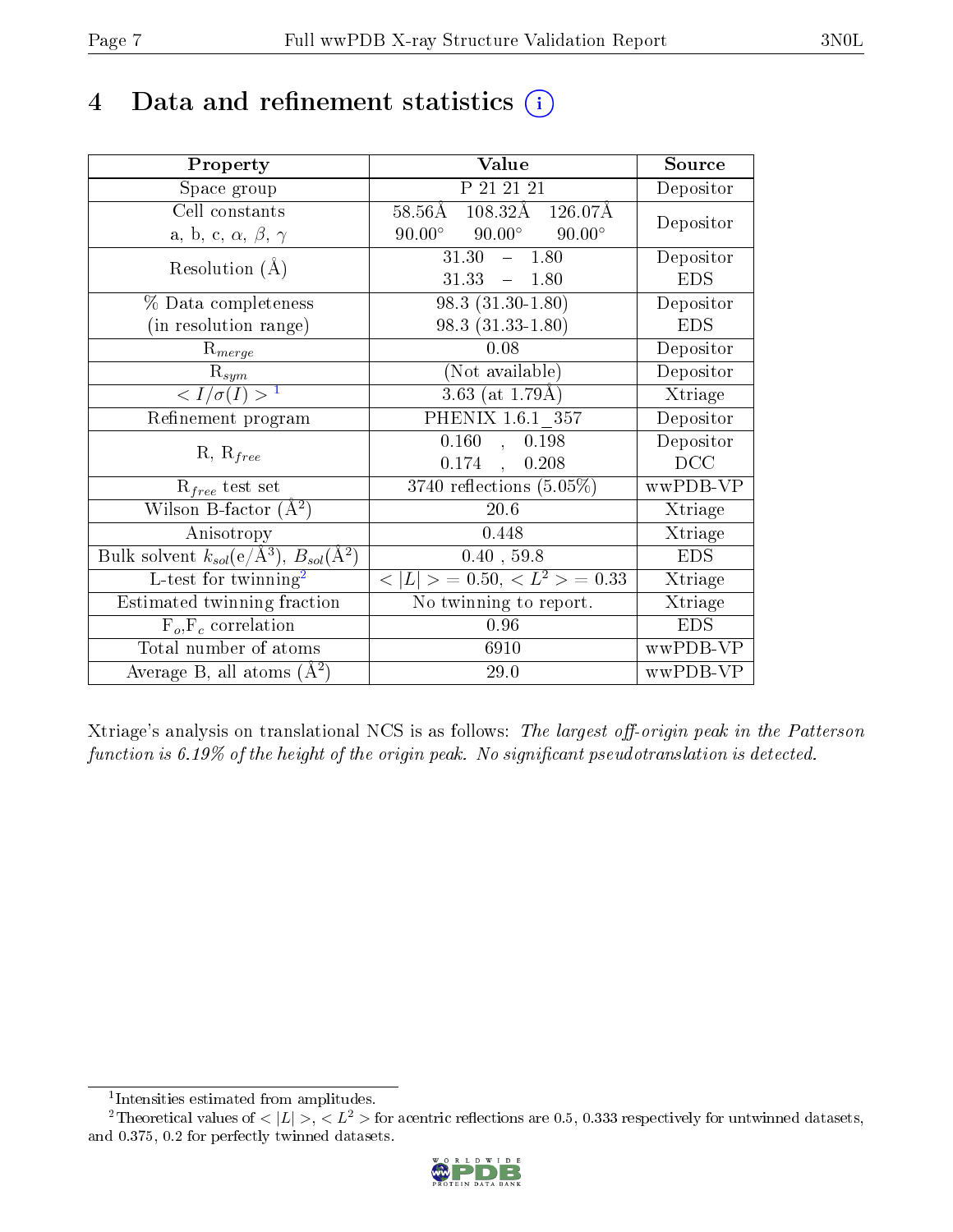## 5 Model quality  $(i)$

## 5.1 Standard geometry (i)

Bond lengths and bond angles in the following residue types are not validated in this section: SO4

The Z score for a bond length (or angle) is the number of standard deviations the observed value is removed from the expected value. A bond length (or angle) with  $|Z| > 5$  is considered an outlier worth inspection. RMSZ is the root-mean-square of all Z scores of the bond lengths (or angles).

| Mol          | Chain |      | <b>Bond lengths</b> | Bond angles |             |  |
|--------------|-------|------|---------------------|-------------|-------------|--|
|              |       |      | $\# Z  > 5$         | RMSZ        | # $ Z  > 5$ |  |
| $\mathbf{1}$ |       | 0.37 | 0/3248              | 0.53        | 0/4346      |  |
|              | R     | 0.37 | 0/3215              | 0.51        | 0/4307      |  |
| AH           | Аll   | 0.37 | 0/6463              | 0.52        | 0/8653      |  |

There are no bond length outliers.

There are no bond angle outliers.

There are no chirality outliers.

There are no planarity outliers.

### $5.2$  Too-close contacts  $(i)$

In the following table, the Non-H and H(model) columns list the number of non-hydrogen atoms and hydrogen atoms in the chain respectively. The H(added) column lists the number of hydrogen atoms added and optimized by MolProbity. The Clashes column lists the number of clashes within the asymmetric unit, whereas Symm-Clashes lists symmetry related clashes.

|   |     |      | $\boxed{\text{Mol} \mid \text{Chain} \mid \text{Non-H} \mid \text{H(model)} \mid \text{H(added)}}$ |      |    | $Clashes$   Symm-Clashes |
|---|-----|------|----------------------------------------------------------------------------------------------------|------|----|--------------------------|
|   |     | 3176 |                                                                                                    | 3209 | 47 |                          |
|   | B   | 3155 |                                                                                                    | 3170 |    |                          |
| ച |     | 40   |                                                                                                    |      |    |                          |
|   | Β   | 35   |                                                                                                    |      |    |                          |
| ച |     | 266  |                                                                                                    |      |    |                          |
| ົ | Β   | 238  |                                                                                                    |      |    |                          |
|   | Αll | 6910 |                                                                                                    | 6379 | 86 |                          |

The all-atom clashscore is defined as the number of clashes found per 1000 atoms (including hydrogen atoms). The all-atom clashscore for this structure is 7.

All (86) close contacts within the same asymmetric unit are listed below, sorted by their clash

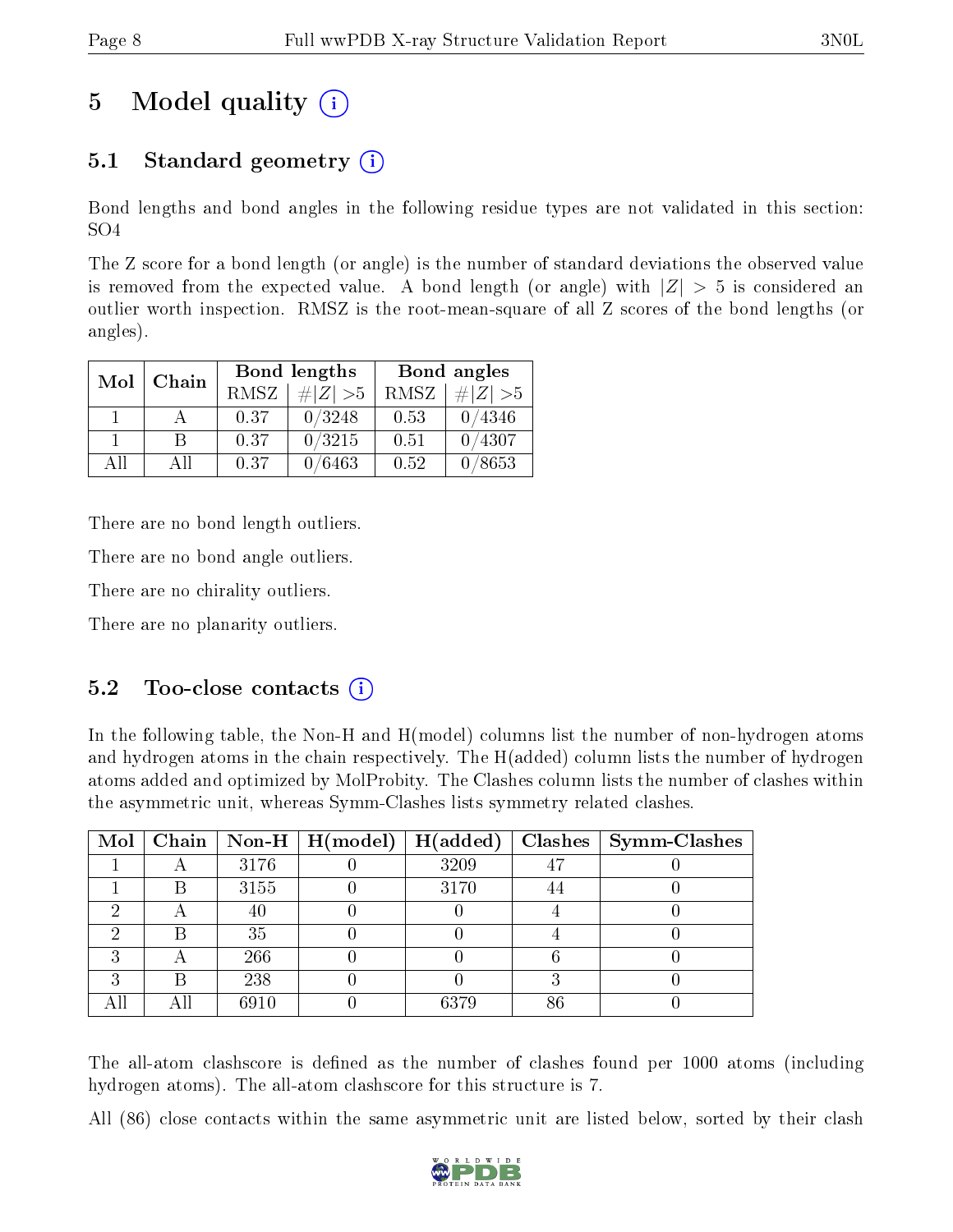magnitude.

| Atom-1               | Atom-2               | Interatomic       | Clash         |
|----------------------|----------------------|-------------------|---------------|
|                      |                      | distance $(\AA)$  | overlap $(A)$ |
| 1:B:225:THR:HG22     | 3:B:626:HOH:O        | 1.65              | 0.94          |
| 1: A: 225: THR: HG22 | 3:A:642:HOH:O        | 1.67              | 0.92          |
| 1: A:201: GLY: H     | 1: A:225:THR:CG2     | 1.96              | 0.79          |
| 1:B:38:VAL:O         | 1:B:42:MSE:HG3       | 1.83              | 0.77          |
| 1:A:84[B]:LYS:HD3    | 1:A:237:ASN:OD1      | 1.83              | 0.77          |
| 1:B:201:GLY:H        | 1:B:225:THR:CG2      | 1.97              | 0.76          |
| 1:A:207:GLU:HB3      | 1:A:285:ARG:HD2      | 1.67              | 0.76          |
| 1:A:28:ILE:HB        | 1:A:31[B]:GLU:HG3    | 1.72              | 0.72          |
| 1:A:179:ALA:O        | 1:A:183[B]:GLU:HG3   | 1.90              | 0.71          |
| 1:A:84[B]:LYS:HE2    | 3:A:486:HOH:O        | 1.92              | 0.68          |
| 1: A:408: ILE: HG12  | 2:A:421:SO4:O1       | 1.94              | 0.67          |
| 1:B:114:MSE:SE       | 1:B:169:ALA:HB2      | 2.45              | 0.66          |
| 1: A:38: VAL:O       | 1:A:42[A]:MSE:HG3    | 1.96              | 0.64          |
| 1: A:201: GLY:H      | 1: A: 225: THR: HG21 | 1.63              | 0.64          |
| 1: A:278:LYS:HD2     | 1: A:278:LYS:N       | 2.14              | 0.63          |
| 1:B:2:SER:CB         | 1:B:1:MSE:HE3        | 2.32              | 0.60          |
| 1:A:201:GLY:H        | 1: A:225:THR:HG23    | 1.68              | 0.59          |
| 1:A:48:ASN:HD22      | 1:B:21:GLN:HE22      | 1.51              | 0.59          |
| 1:B:260:HIS:ND1      | 3:B:549:HOH:O        | 2.32              | 0.57          |
| 1:A:410[B]:GLU:HG2   | 3:A:672:HOH:O        | 2.04              | 0.57          |
| 1:A:336:THR:HG23     | 3: A:462: HOH:O      | 2.05              | 0.56          |
| 1:B:201:GLY:N        | 1:B:225:THR:HG23     | $\overline{2.21}$ | 0.56          |
| 1: A:114: MSE:HE3    | 1:A:142:VAL:HG23     | 1.87              | 0.55          |
| 1:B:201:GLY:H        | 1:B:225:THR:HG21     | 1.69              | 0.55          |
| 1: A:396: LYS:O      | 1: A:400: LYS: HG3   | 2.06              | 0.55          |
| 1:B:201:GLY:H        | 1:B:225:THR:HG23     | 1.68              | 0.55          |
| 1:B:201:GLY:N        | 1: B: 225: THR: CG2  | 2.70              | 0.55          |
| 1:B:223:HIS:HB3      | 2:B:416:SO4:O3       | 2.07              | 0.55          |
| 1:A:42[B]:MSE:HG2    | 1:A:264:ALA:HB2      | 1.88              | 0.55          |
| 1:A:42[B]:MSE:HE1    | 1:B:260:HIS:CE1      | 2.43              | 0.54          |
| 1:A:205:ALA:HA       | 1:A:278:LYS:HE3      | 1.90              | 0.53          |
| 1:A:170:SER:HB2      | 2: A: 417: SO 4: O 1 | 2.08              | 0.53          |
| 1:B:21:GLN:O         | 1:B:26:GLU:OE2       | 2.28              | 0.51          |
| 1: A:54:TYR:HB2      | 1:A:57:LYS:HE2       | 1.93              | 0.51          |
| 1:B:359:THR:N        | 1:B:360:PRO:CD       | 2.74              | 0.51          |
| 1:A:42[B]:MSE:HE2    | $1:B:47B$ :THR:HG21  | 1.93              | 0.51          |
| 1:B:110:LYS:HD3      | 1:B:138[B]:CYS:SG    | 2.51              | $0.50\,$      |
| 1:A:28:ILE:HB        | 1:A:31[B]:GLU:CG     | 2.40              | 0.50          |
| 1: A:201: GLY:N      | 1:A:225:THR:HG23     | 2.26              | 0.50          |
| 1:A:359:THR:N        | 1: A:360: PRO:CD     | 2.75              | 0.49          |
| 1:A:42[B]:MSE:HE1    | 1:B:260:HIS:NE2      | 2.28              | 0.49          |

Continued on next page...

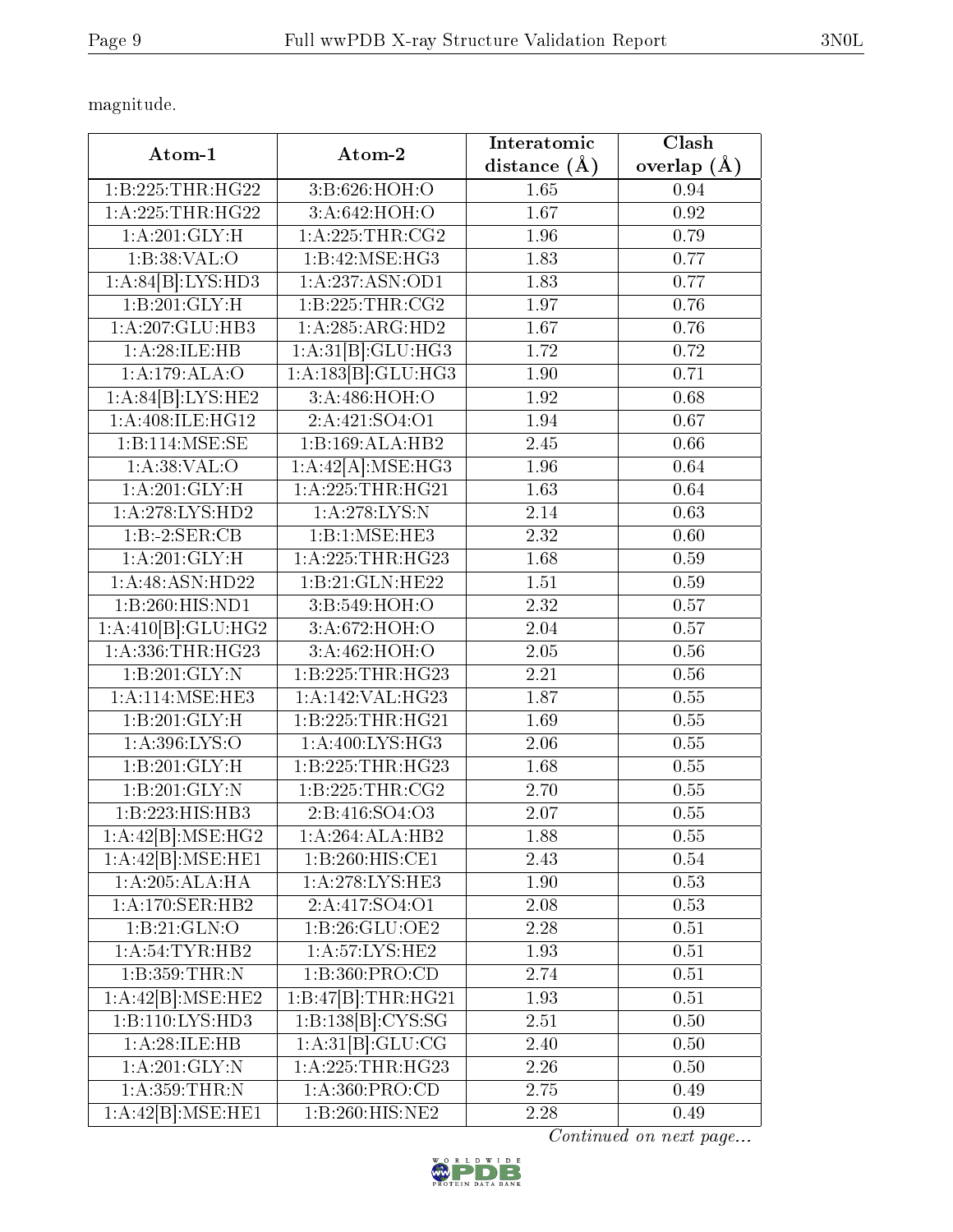| Atom-1                     | Atom-2                        | Interatomic       | Clash             |  |
|----------------------------|-------------------------------|-------------------|-------------------|--|
|                            |                               | distance $(A)$    | overlap $(A)$     |  |
| 1: A:114: MSE:SE           | 1:A:169:ALA:HB2               | 2.63              | 0.49              |  |
| 1: A:25:LEU:CD2            | 1:A:399:LEU:HD22              | $\overline{2.43}$ | 0.48              |  |
| 1:B:224:LYS:HG3            | 2:B:416:SO4:O2                | 2.14              | 0.48              |  |
| 1: A:22: CYS: HA           | 2:A:421:SO4:O2                | 2.14              | 0.48              |  |
| 3: A:578:HOH:O             | 1:B:258:LEU:HD21              | 2.14              | 0.47              |  |
| 1:A:36:PRO:HA              | 1:A:39:MSE:HE3                | 1.97              | 0.47              |  |
| 1:B:2:SER:HB3              | 1:B:1:MSE:HE3                 | 1.95              | 0.47              |  |
| 1:B:99:GLY:HA2             | 1:B:253:ILE:HD12              | 1.95              | 0.47              |  |
| 1:B:200:ALA:N              | 1:B:225:THR:HG21              | 2.30              | 0.47              |  |
| 1:B:36:PRO:HA              | 1:B:39:MSE:HE3                | 1.97              | 0.47              |  |
| 1:B:224:LYS:NZ             | 2:B:416:SO4:O4                | 2.48              | 0.47              |  |
| 1: A:80: LEU: HG           | 1:A:204:VAL:HG11              | 1.97              | 0.47              |  |
| 1: A: 336: THR: HG22       | 3: A:637:HOH:O                | 2.15              | 0.46              |  |
| 1:A:29:ALA:HA              | 1: A:358: GLY:HA3             | 1.97              | 0.46              |  |
| 1:B:320:GLU:HG2            | 1:B:321:PHE:HD2               | 1.80              | 0.46              |  |
| 1:B:38:VAL:HG13            | 1:B:264:ALA:HB1               | 1.97              | 0.46              |  |
| 1:B:223:HIS:HB3            | 2:B:416:SO4:S                 | 2.57              | 0.45              |  |
| 1:B:25:LEU:HDI1            | 1:B:399:LEU:HD22              | 1.99              | 0.45              |  |
| 1:A:200:ALA:N              | 1: A: 225: THR: HG21          | 2.33              | 0.44              |  |
| 1: A:57: LYS:O             | 1:A:57:LYS:HG3                | 2.17              | 0.44              |  |
| 1:A:311:LEU:HD12           | $1:A:3\overline{11:LEU:C}$    | $\overline{2.37}$ | 0.44              |  |
| 1:A:223:HIS:HB3            | 2:A:416:SO4:O2                | 2.17              | 0.44              |  |
| 1:B:156:ILE:HA             | 1:B:159:LYS:HE3               | 1.99              | 0.43              |  |
| 1:B:42:MSE:HG2             | 1:B:264:ALA:HB2               | 1.99              | 0.43              |  |
| 1:A:201:GLY:N              | 1: A:225:THR:CG2              | 2.73              | 0.43              |  |
| 1:B:260:HIS:CE1            | 3:B:549:HOH:O                 | 2.70              | 0.43              |  |
| 1:B:107:PRO:HB3            | 1:B:134:MSE:SE                | 2.68              | 0.43              |  |
| 1:B:239:GLU:HG2            | 1:B:243:LYS:NZ                | 2.34              | 0.43              |  |
| 1:B:359:THR:H              | 1:B:360:PRO:HD3               | 1.83              | $\overline{0.42}$ |  |
| 1:A:330:LEU:HD22           | $1:A:355:LEU:H\overline{D21}$ | 2.02              | 0.42              |  |
| 1:B:89:GLN:N               | 1:B:90:PRO:CD                 | $2.\overline{82}$ | 0.41              |  |
| 1:A:103:ALA:O              | 1:A:244:LYS:HE3               | 2.19              | 0.41              |  |
| 1:B:164:LEU:HD11           | 1:B:193:PHE:HB2               | 2.02              | 0.41              |  |
| $1:B:29:ALA:\overline{HA}$ | 1:B:358:GLY:HA3               | 2.03              | 0.41              |  |
| 1:B:50:TYR:CE1             | 1: B:256: GLY:HA3             | 2.55              | 0.41              |  |
| 1:B:32:ASN:ND2             | 1:B:227:ARG:HG3               | 2.36              | 0.41              |  |
| 1:B:339:LYS:HE3            | 1:B:350:PHE:O                 | 2.21              | 0.41              |  |
| 1: A:54:TYR:HB2            | 1: A:57: LYS: CE              | 2.50              | 0.41              |  |
| 1: A:65:PHE:CE1            | 1: B: 16: LYS: HE3            | 2.56              | 0.40              |  |
| 1: A:149: ASP:CG           | 1:A:152:LYS:HG3               | 2.41              | 0.40              |  |
| 1:B:359:THR:N              | 1:B:360:PRO:HD3               | 2.36              | 0.40              |  |

Continued from previous page...

Continued on next page...

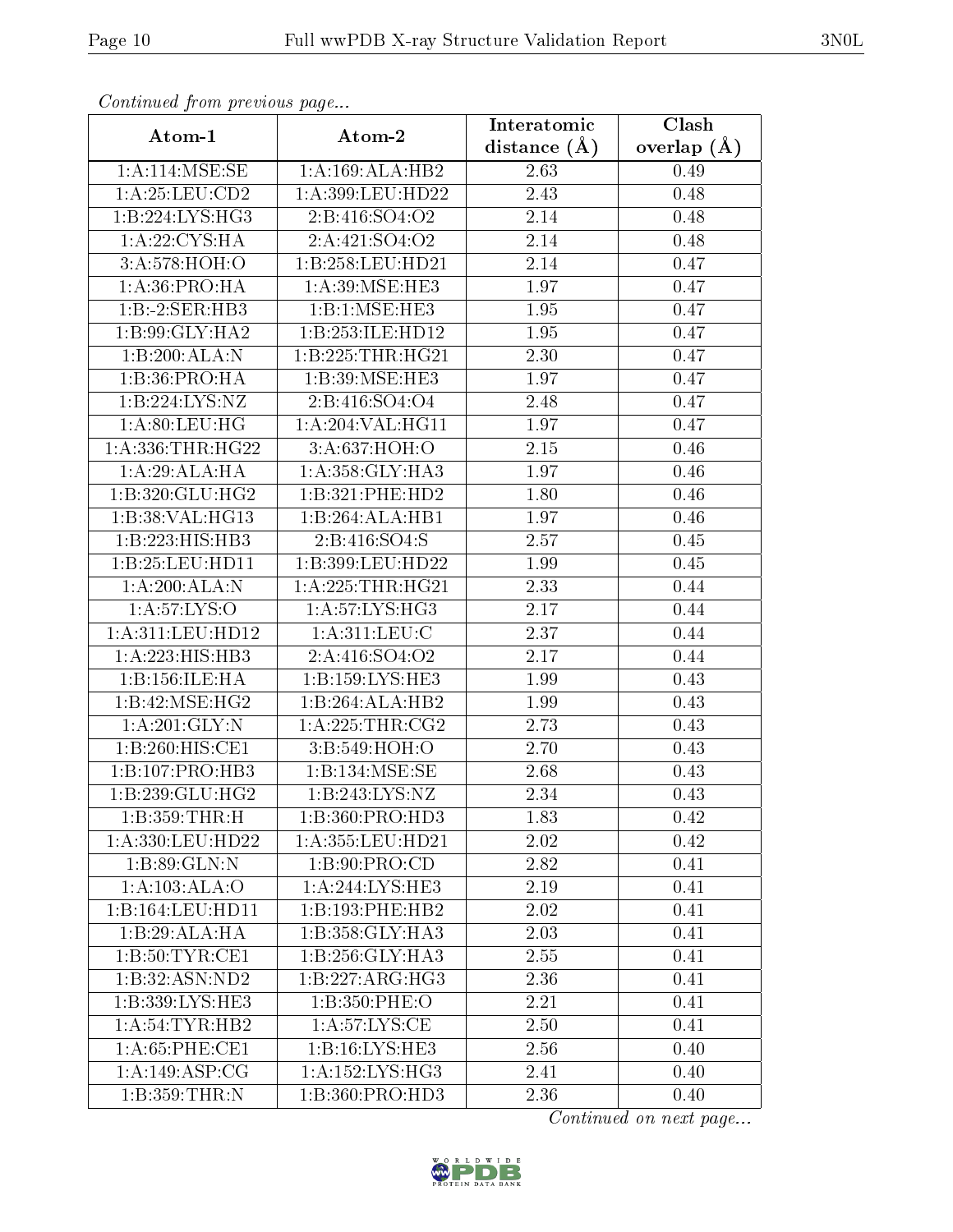Continued from previous page...

| Atom-2                                     |                 | Interatomic    | Clash         |
|--------------------------------------------|-----------------|----------------|---------------|
| Atom-1                                     |                 | distance $(A)$ | overlap $(A)$ |
| $1 \cdot B \cdot 207 \cdot GLLI \cdot HR3$ | 1:B:285:ARG:HD2 | 2.03           | 0.40          |

There are no symmetry-related clashes.

### 5.3 Torsion angles (i)

#### 5.3.1 Protein backbone  $(i)$

In the following table, the Percentiles column shows the percent Ramachandran outliers of the chain as a percentile score with respect to all X-ray entries followed by that with respect to entries of similar resolution.

The Analysed column shows the number of residues for which the backbone conformation was analysed, and the total number of residues.

| $\text{Mol}$ | Chain | Analysed                              | Favoured   Allowed   Outliers   Percentiles |            |                                 |  |
|--------------|-------|---------------------------------------|---------------------------------------------|------------|---------------------------------|--|
|              |       | $406/417$ (97%)   392 (97%)   14 (3%) |                                             |            | $\mid$ 100 $\mid$ 100           |  |
|              |       | $403/417$ (97%)   389 (96%)   14 (4%) |                                             |            | $\vert$ 100 $\vert$ 100 $\vert$ |  |
| All          | All   | $809/834$ (97\%)   781 (96\%)         |                                             | 28 $(4\%)$ | $100$   100                     |  |

There are no Ramachandran outliers to report.

#### 5.3.2 Protein sidechains  $(i)$

In the following table, the Percentiles column shows the percent sidechain outliers of the chain as a percentile score with respect to all X-ray entries followed by that with respect to entries of similar resolution.

The Analysed column shows the number of residues for which the sidechain conformation was analysed, and the total number of residues.

| Mol | Chain | Analysed          | Rotameric   Outliers |          | Percentiles   |             |
|-----|-------|-------------------|----------------------|----------|---------------|-------------|
|     |       | $341/331(103\%)$  | $337(99\%)$          | $4(1\%)$ | 71            | $\sqrt{65}$ |
|     |       | $338/331(102\%)$  | $338(100\%)$         |          | $100$   $100$ |             |
| All | All   | 679/662 $(103\%)$ | 675(99%)             | $4(1\%)$ | 88            | 84          |

All (4) residues with a non-rotameric sidechain are listed below:

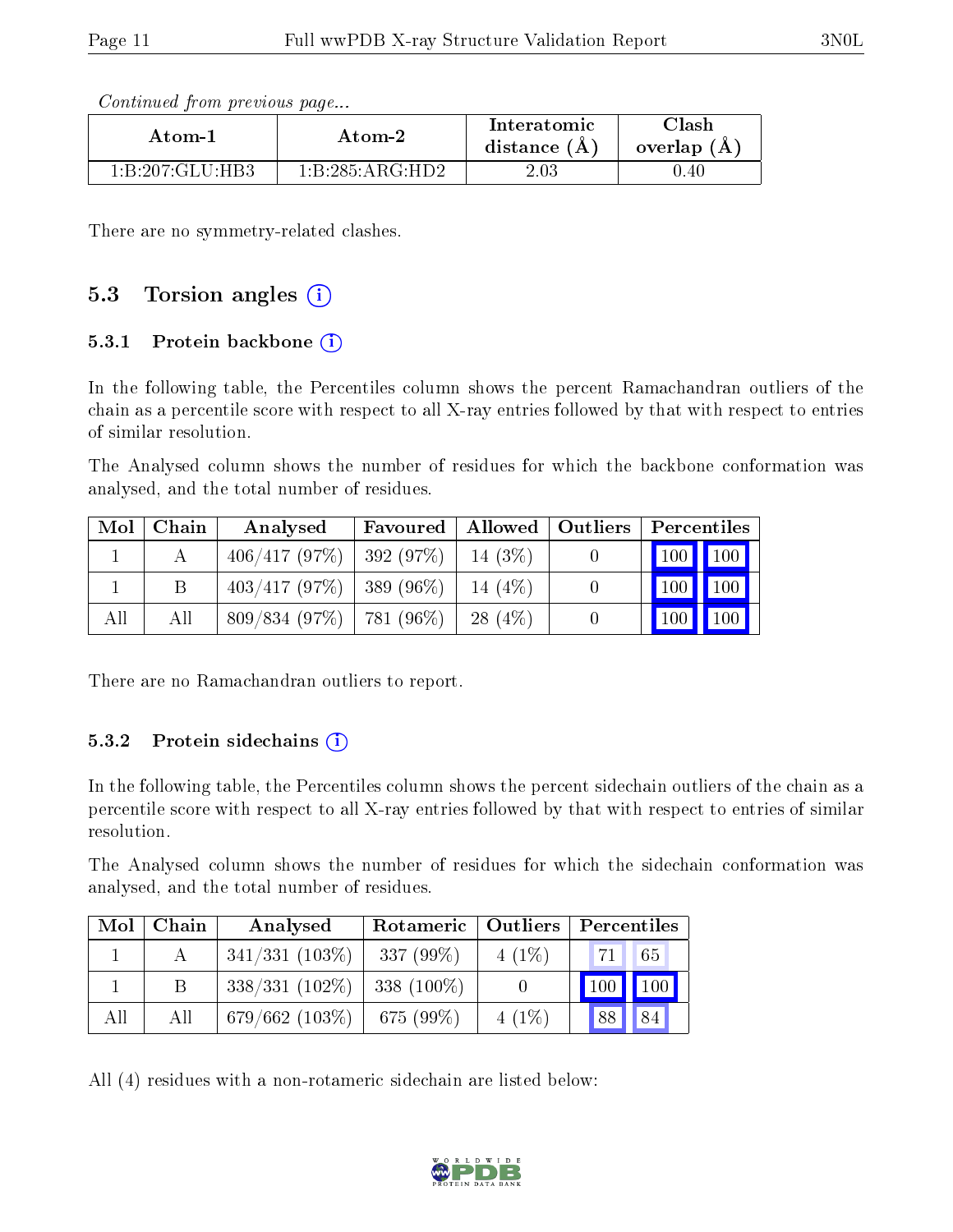| Mol | Chain | Res               | <b>Type</b> |
|-----|-------|-------------------|-------------|
|     |       | 25                | LEU         |
|     |       | 84  A             | LYS         |
|     |       | 84 <sup>[B]</sup> | LYS         |
|     |       | 240               | GLU         |

Some sidechains can be flipped to improve hydrogen bonding and reduce clashes. All (5) such sidechains are listed below:

| Mol | Chain | Res | <b>Type</b> |
|-----|-------|-----|-------------|
|     |       | 91  | <b>ASN</b>  |
|     |       | 21  | <b>GLN</b>  |
|     |       | 91  | <b>ASN</b>  |
|     |       | 95  | <b>GLN</b>  |
|     |       | 340 | ASN         |

#### $5.3.3$  RNA  $(i)$

There are no RNA molecules in this entry.

#### 5.4 Non-standard residues in protein, DNA, RNA chains (i)

There are no non-standard protein/DNA/RNA residues in this entry.

#### 5.5 Carbohydrates  $(i)$

There are no carbohydrates in this entry.

#### 5.6 Ligand geometry  $(i)$

15 ligands are modelled in this entry.

In the following table, the Counts columns list the number of bonds (or angles) for which Mogul statistics could be retrieved, the number of bonds (or angles) that are observed in the model and the number of bonds (or angles) that are defined in the Chemical Component Dictionary. The Link column lists molecule types, if any, to which the group is linked. The Z score for a bond length (or angle) is the number of standard deviations the observed value is removed from the expected value. A bond length (or angle) with  $|Z| > 2$  is considered an outlier worth inspection. RMSZ is the root-mean-square of all Z scores of the bond lengths (or angles).

| Mol |     |   | $\perp$ Type $\parallel$ Chain $\parallel$ Res $\parallel$ |                |        | $\mathbf{Link}^+$ |                                                    | Bond lengths |          |  | Bond angles |  |  |
|-----|-----|---|------------------------------------------------------------|----------------|--------|-------------------|----------------------------------------------------|--------------|----------|--|-------------|--|--|
|     |     |   |                                                            |                | Counts | RMSZ <sup>1</sup> | $\left  \#Z \right  > 2$   Counts   RMSZ   $\# Z $ |              |          |  |             |  |  |
|     | SO4 | ப | 421                                                        | $\blacksquare$ |        |                   |                                                    | 6,6,6        | $0.10\,$ |  |             |  |  |

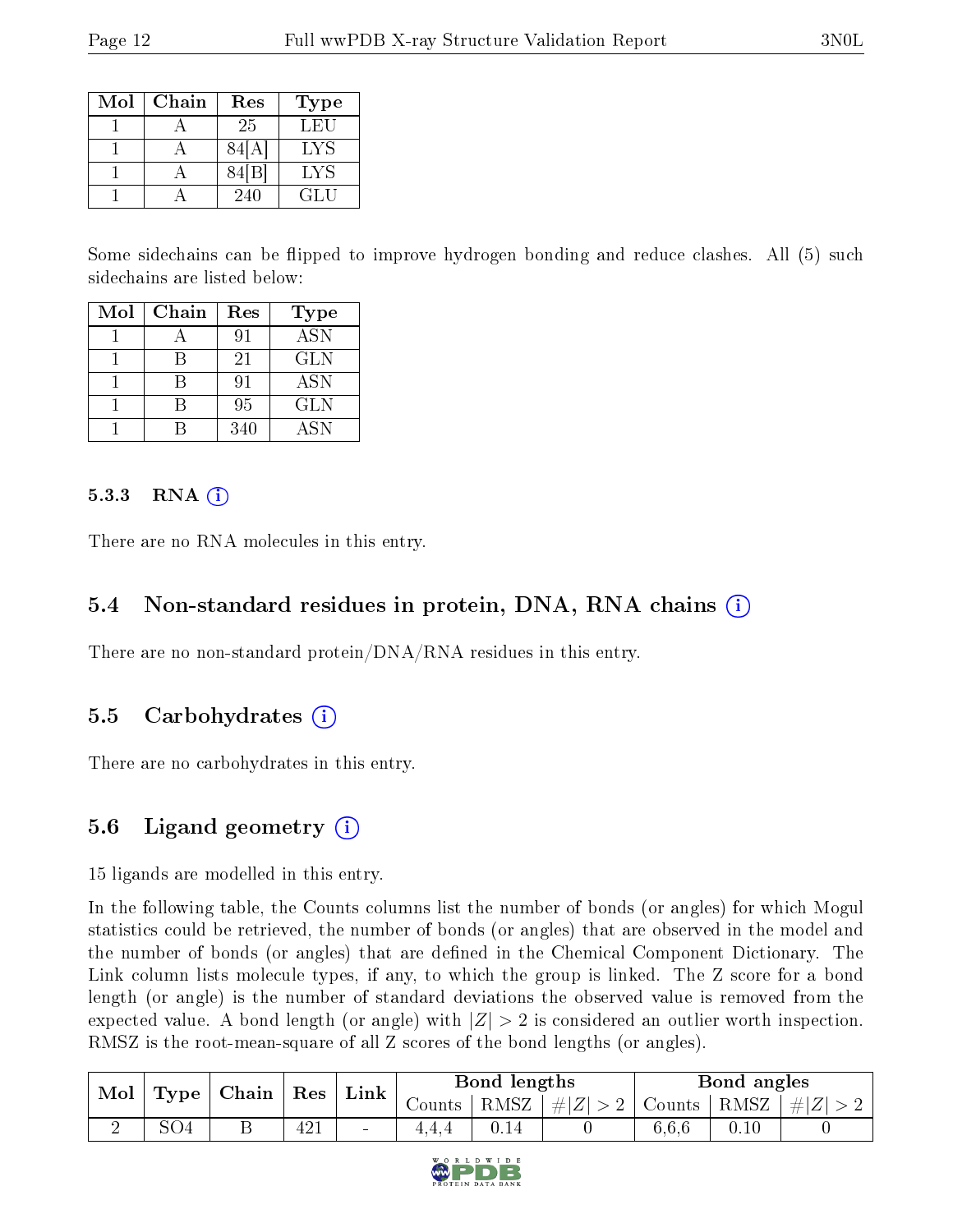| Mol            | <b>Type</b>     | Chain    | Res | Link                         |        | Bond lengths |                |        | Bond angles |                |
|----------------|-----------------|----------|-----|------------------------------|--------|--------------|----------------|--------|-------------|----------------|
|                |                 |          |     |                              | Counts | RMSZ         | # $ Z  > 2$    | Counts | RMSZ        | # $ Z  > 2$    |
| $\overline{2}$ | SO <sub>4</sub> | А        | 422 | $\blacksquare$               | 4,4,4  | 0.15         | $\theta$       | 6,6,6  | 0.07        | $\overline{0}$ |
| $\overline{2}$ | SO <sub>4</sub> | $\bf{A}$ | 415 | $\qquad \qquad \blacksquare$ | 4,4,4  | 0.23         | $\theta$       | 6,6,6  | 0.37        | $\theta$       |
| $\overline{2}$ | SO <sub>4</sub> | A        | 418 | $\overline{\phantom{0}}$     | 4,4,4  | 0.14         | $\overline{0}$ | 6,6,6  | 0.11        | $\overline{0}$ |
| $\overline{2}$ | SO <sub>4</sub> | А        | 421 |                              | 4,4,4  | 0.15         | $\theta$       | 6,6,6  | 0.15        | $\overline{0}$ |
| $\overline{2}$ | SO <sub>4</sub> | B        | 417 | $\overline{\phantom{0}}$     | 4,4,4  | 0.13         | $\overline{0}$ | 6.6.6  | 0.06        | $\overline{0}$ |
| $\overline{2}$ | SO <sub>4</sub> | B        | 420 | $\overline{\phantom{0}}$     | 4,4,4  | 0.13         | $\overline{0}$ | 6,6,6  | 0.06        | $\overline{0}$ |
| $\overline{2}$ | SO <sub>4</sub> | B        | 419 | $\qquad \qquad \blacksquare$ | 4,4,4  | 0.14         | $\theta$       | 6,6,6  | 0.05        | $\overline{0}$ |
| $\overline{2}$ | SO <sub>4</sub> | $\bf{A}$ | 420 | $\blacksquare$               | 4,4,4  | 0.15         | $\overline{0}$ | 6.6.6  | 0.09        | $\theta$       |
| $\overline{2}$ | SO <sub>4</sub> | A        | 416 | $\blacksquare$               | 4,4,4  | 0.27         | $\theta$       | 6,6,6  | 0.38        | $\overline{0}$ |
| $\overline{2}$ | SO <sub>4</sub> | B        | 416 | $\blacksquare$               | 4,4,4  | 0.22         | $\overline{0}$ | 6,6,6  | 0.34        | $\overline{0}$ |
| $\overline{2}$ | SO <sub>4</sub> | B        | 418 |                              | 4,4,4  | 0.13         | $\overline{0}$ | 6.6.6  | 0.11        | $\theta$       |
| $\overline{2}$ | SO <sub>4</sub> | B        | 415 | $\blacksquare$               | 4,4,4  | 0.20         | $\overline{0}$ | 6,6,6  | 0.39        | $\theta$       |
| $\overline{2}$ | SO <sub>4</sub> | А        | 419 | $\blacksquare$               | 4,4,4  | 0.14         | $\overline{0}$ | 6,6,6  | 0.11        | $\overline{0}$ |
| $\overline{2}$ | SO <sub>4</sub> | А        | 417 |                              | 4,4,4  | 0.15         | $\overline{0}$ | 6,6,6  | 0.14        | $\overline{0}$ |

There are no bond length outliers.

There are no bond angle outliers.

There are no chirality outliers.

There are no torsion outliers.

There are no ring outliers.

4 monomers are involved in 8 short contacts:

|  |     |                 | Mol   Chain   Res   Type   Clashes   Symm-Clashes |
|--|-----|-----------------|---------------------------------------------------|
|  | 491 | SO <sub>4</sub> |                                                   |
|  | 416 | SO4             |                                                   |
|  | 416 | SO <sub>4</sub> |                                                   |
|  |     |                 |                                                   |

### 5.7 [O](https://www.wwpdb.org/validation/2017/XrayValidationReportHelp#nonstandard_residues_and_ligands)ther polymers (i)

There are no such residues in this entry.

### 5.8 Polymer linkage issues (i)

There are no chain breaks in this entry.

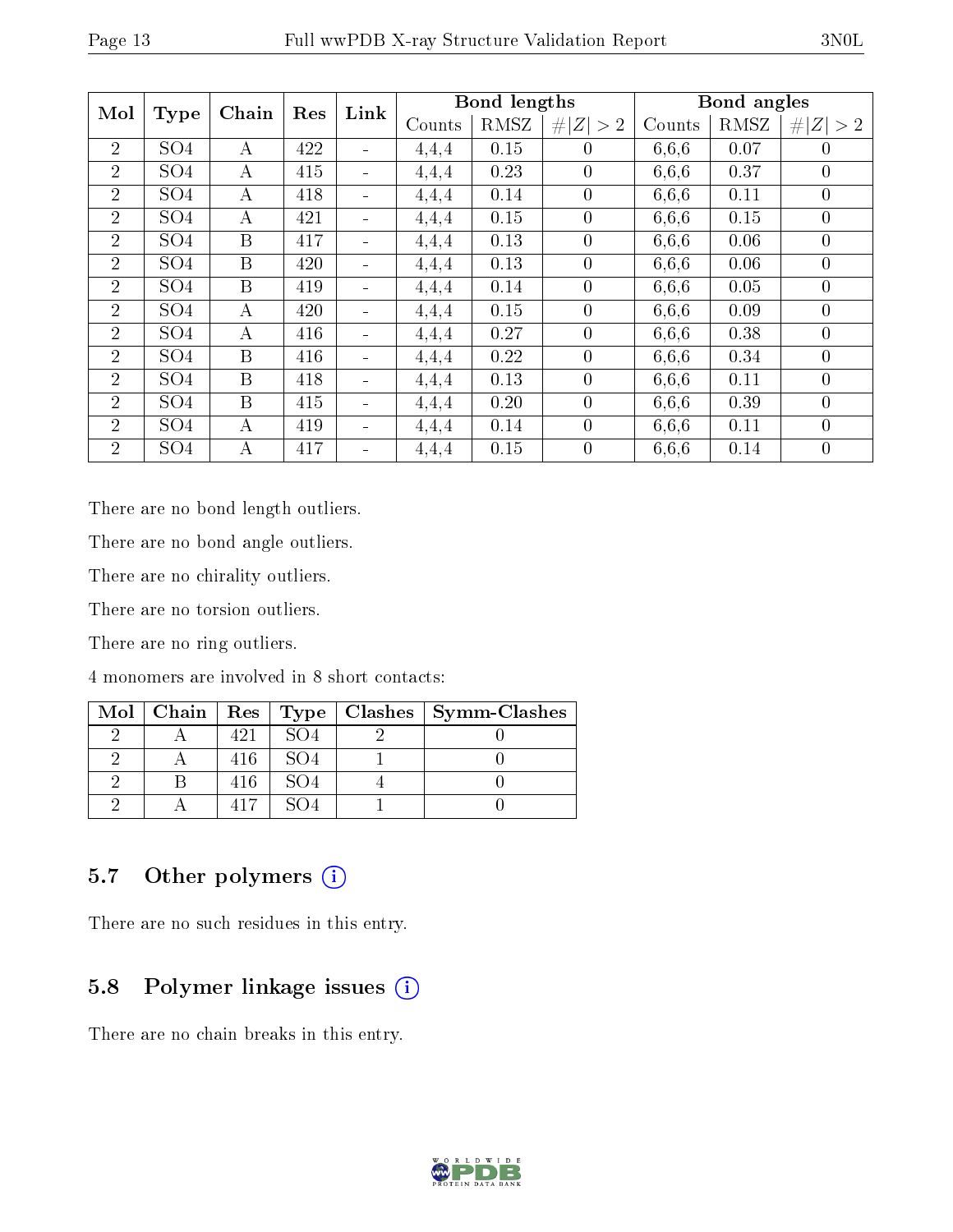## 6 Fit of model and data  $(i)$

## 6.1 Protein, DNA and RNA chains  $(i)$

In the following table, the column labelled  $#RSRZ> 2'$  contains the number (and percentage) of RSRZ outliers, followed by percent RSRZ outliers for the chain as percentile scores relative to all X-ray entries and entries of similar resolution. The OWAB column contains the minimum, median,  $95<sup>th</sup>$  percentile and maximum values of the occupancy-weighted average B-factor per residue. The column labelled ' $Q< 0.9$ ' lists the number of (and percentage) of residues with an average occupancy less than 0.9.

| Mol | Chain | Analysed        | $<$ RSRZ $>$ | $\rm \#RSRZ{>}2$   | $\mid$ OWAB( $\rm \AA^2) \mid$ | $\rm Q\textcolor{black}{<}0.9$ |
|-----|-------|-----------------|--------------|--------------------|--------------------------------|--------------------------------|
|     |       | $387/417(92\%)$ | $-0.14$      | 6 $(1\%)$ 72<br>68 | 13, 24, 44, 72                 |                                |
|     |       | $388/417(93\%)$ | $-0.03$      | $7(1\%)$ 68<br>64  | 11, 26, 51, 89                 |                                |
| All | All   | 775/834 (92%)   | $-0.09$      | $13(1\%)$ 70<br>66 | 11, 25, 49, 89                 |                                |

All (13) RSRZ outliers are listed below:

| Mol          | Chain | Res   | Type       | $_{\rm RSRZ}$ |
|--------------|-------|-------|------------|---------------|
| 1            | В     | $-1$  | ASN        | 5.4           |
| 1            | В     | $-2$  | SER.       | 5.1           |
| $\mathbf{1}$ | В     | 346   | ILE        | 3.9           |
| $\mathbf 1$  | А     | 116   | LEU        | 3.8           |
| 1            | В     | 144   | LEU        | 3.0           |
| $\mathbf{1}$ | А     | 0     | ALA        | 2.9           |
| $\mathbf 1$  | А     | $-1$  | <b>ASN</b> | 2.9           |
| 1            | В     | 133   | <b>LYS</b> | 2.6           |
| $\mathbf{1}$ | А     | 320   | GLU        | 2.4           |
| 1            | А     | 133   | <b>LYS</b> | 2.4           |
| 1            | В     | 159   | <b>LYS</b> | 2.3           |
| $\mathbf{1}$ | В     | 317   | LEU        | 2.1           |
| 1            | А     | 390 A | LYS        | 2.1           |

## 6.2 Non-standard residues in protein, DNA, RNA chains (i)

There are no non-standard protein/DNA/RNA residues in this entry.

### 6.3 Carbohydrates (i)

There are no carbohydrates in this entry.